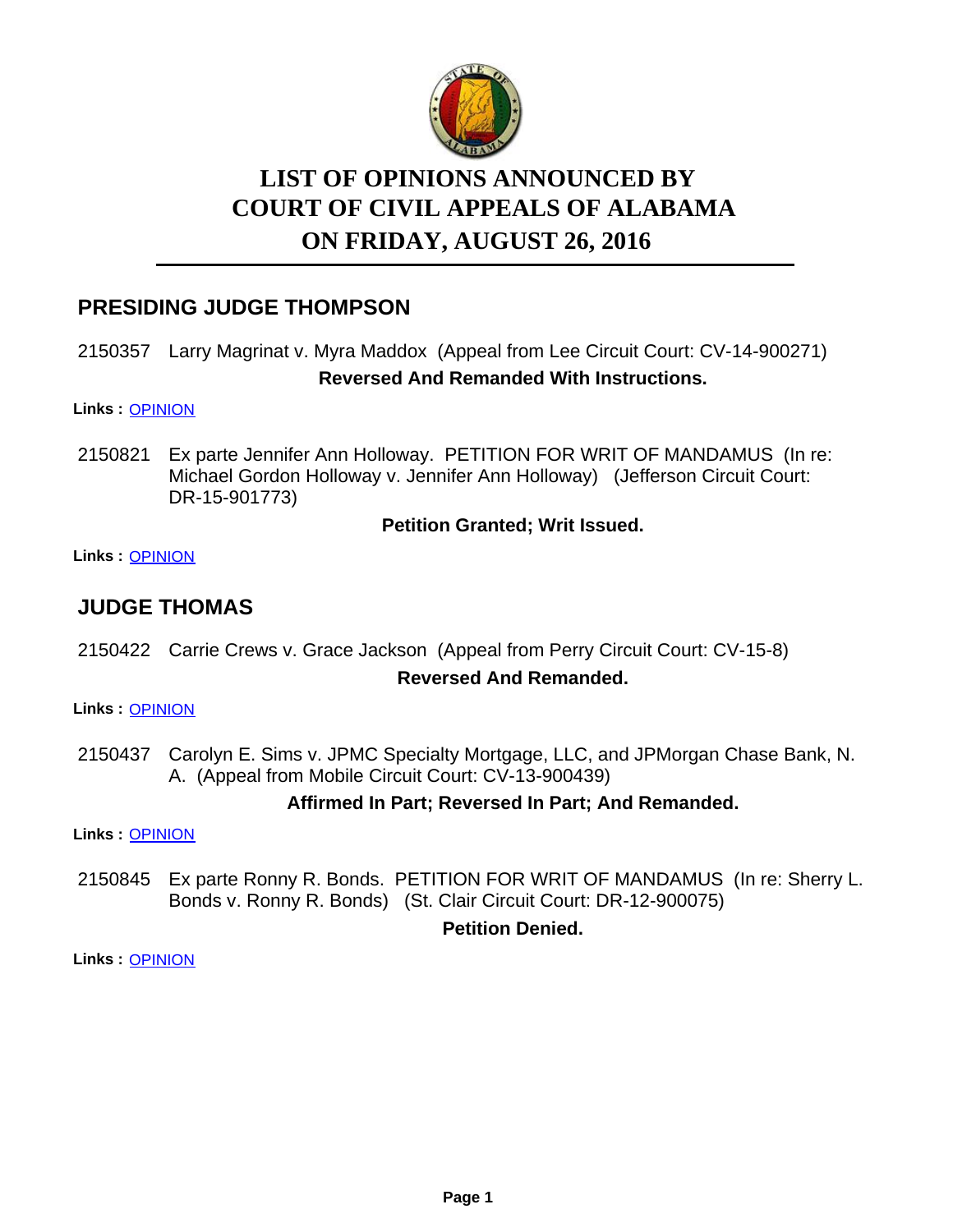# **JUDGE MOORE**

2150323 Kennon W. Whaley v. Rhonda West Whaley (Appeal from Lee Circuit Court: DR-13-900135)

#### **Affirmed In Part; Reversed In Part; And Remanded With Instructions.**

**Links :** [OPINION](https://acis.alabama.gov/displaydocs.cfm?no=755964&event=4PR0JTGMF)

2150430 Buddy Giles and Sherri Giles v. Hank Blackmon (Appeal from Bessemer Circuit Court: CV-13-900941)

#### **Reversed And Remanded.**

**Links :** [OPINION](https://acis.alabama.gov/displaydocs.cfm?no=755967&event=4PR0JTH77)

### **JUDGE DONALDSON**

2150596 Daniel E. Hornbuckle v. Lynette Hornbuckle (Appeal from Bessemer Circuit Court: DR-11-900044)

#### **Affirmed.**

**Links :** [OPINION](https://acis.alabama.gov/displaydocs.cfm?no=755970&event=4PR0JTHRL)

Ex parte Trista Lynn Hamm Rogers. PETITION FOR WRIT OF MANDAMUS (In re: Robert I. Rogers III v. Trista Lynn Hamm Rogers) (Franklin Circuit Court: DR-14-900007.01) 2150828

#### **Petition Denied.**

**Links :** [OPINION](https://acis.alabama.gov/displaydocs.cfm?no=755973&event=4PR0JTIB2)

## **PER CURIAM**

2150469 Ex parte Griffin Sikes, Jr. PETITION FOR WRIT OF MANDAMUS (In re: Rosalyn M. Caplan v. Patty S. Benator et al.) (Montgomery Circuit Court: CV-15-378)

#### **Petition Denied.**

**Links :** [OPINION](https://acis.alabama.gov/displaydocs.cfm?no=755969&event=4PR0JTHK6)

Ex parte T.M. PETITION FOR WRIT OF MANDAMUS (In re: T.M. v. Limestone County Department of Human Resources and J.L.) (Limestone Juvenile Court: JU-16-226.01; JU-16-227.01; JU-16-228.01; and JU-16-229.01) 2150684

#### **Petition Denied.**

**Links :** [OPINION](https://acis.alabama.gov/displaydocs.cfm?no=755971&event=4PR0JTHY2)